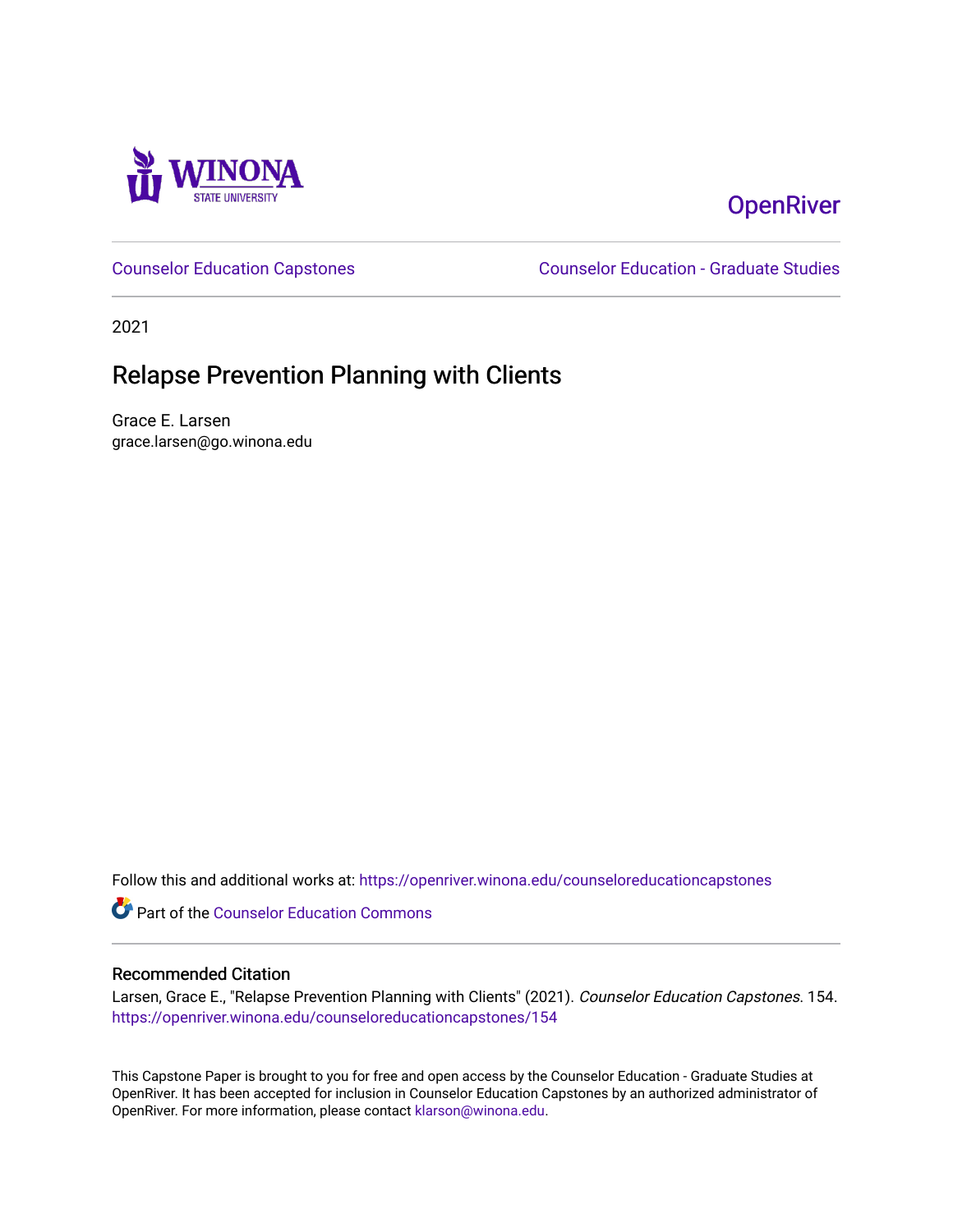Grace Larsen

A Capstone Project submitted in partial fulfillment of the requirements for the Master of Science

Degree in Counselor Education at Winona State University

Fall 2021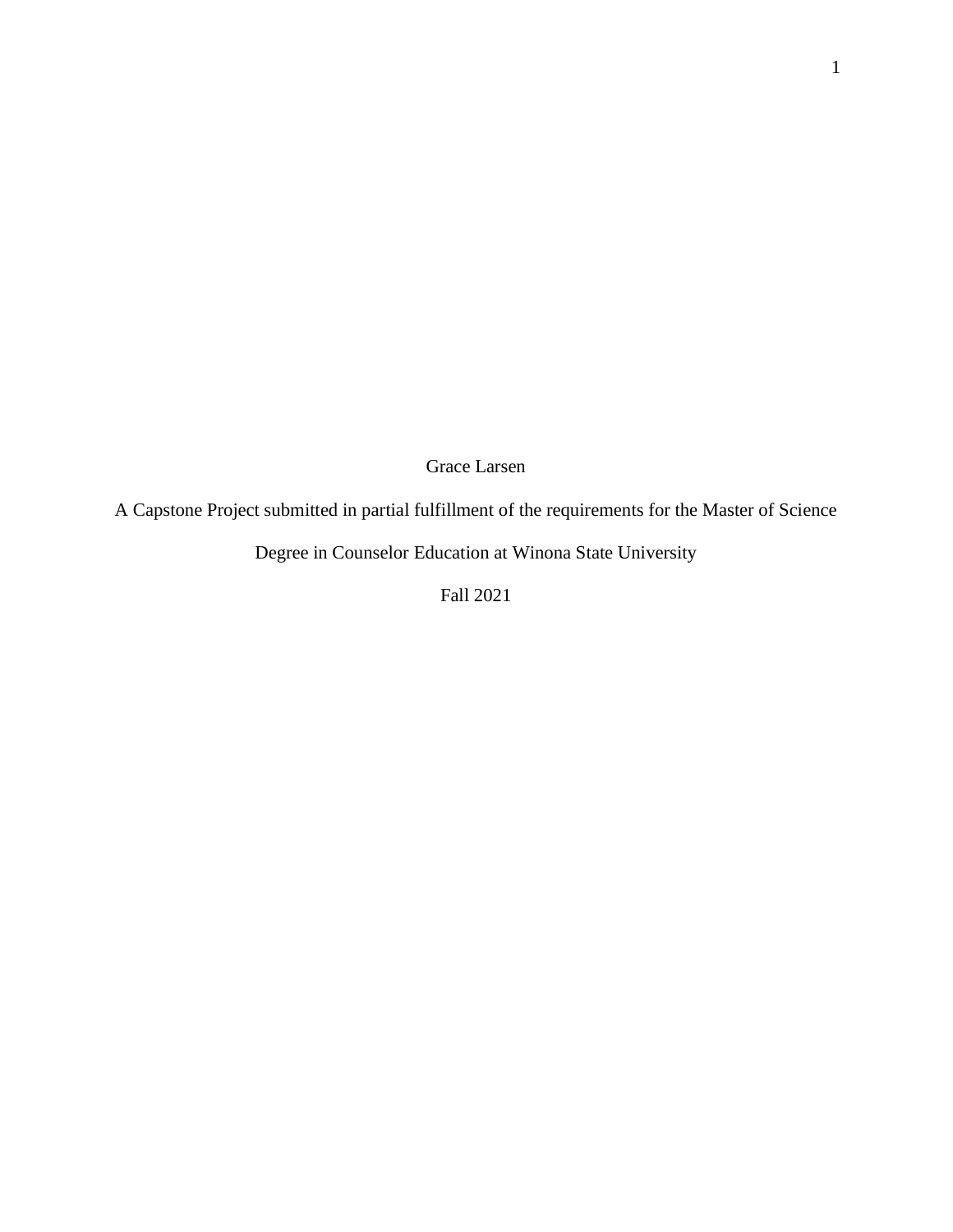Winona State University

College of Education

Counselor Education Department

CERTIFICATE OF APPROVAL

CAPSTONE PROJECT

\_\_\_\_\_\_\_\_\_\_\_\_\_\_\_\_\_\_\_\_\_\_\_\_

# **Relapse Prevention Planning with Clients**

\_\_\_\_\_\_\_\_\_\_\_\_\_\_\_\_\_\_\_\_\_\_\_\_

This is to certify that the Capstone Project of

Grace Larsen

Has been approved by the faculty advisor and the CE 695 – Capstone Project

Course Instructor in partial fulfillment of the requirements for the

Master of Science Degree in

Counselor Education

Capstone Project Supervisor: *Dawnatte Ligrand* 

Approval Date: December 15, 2021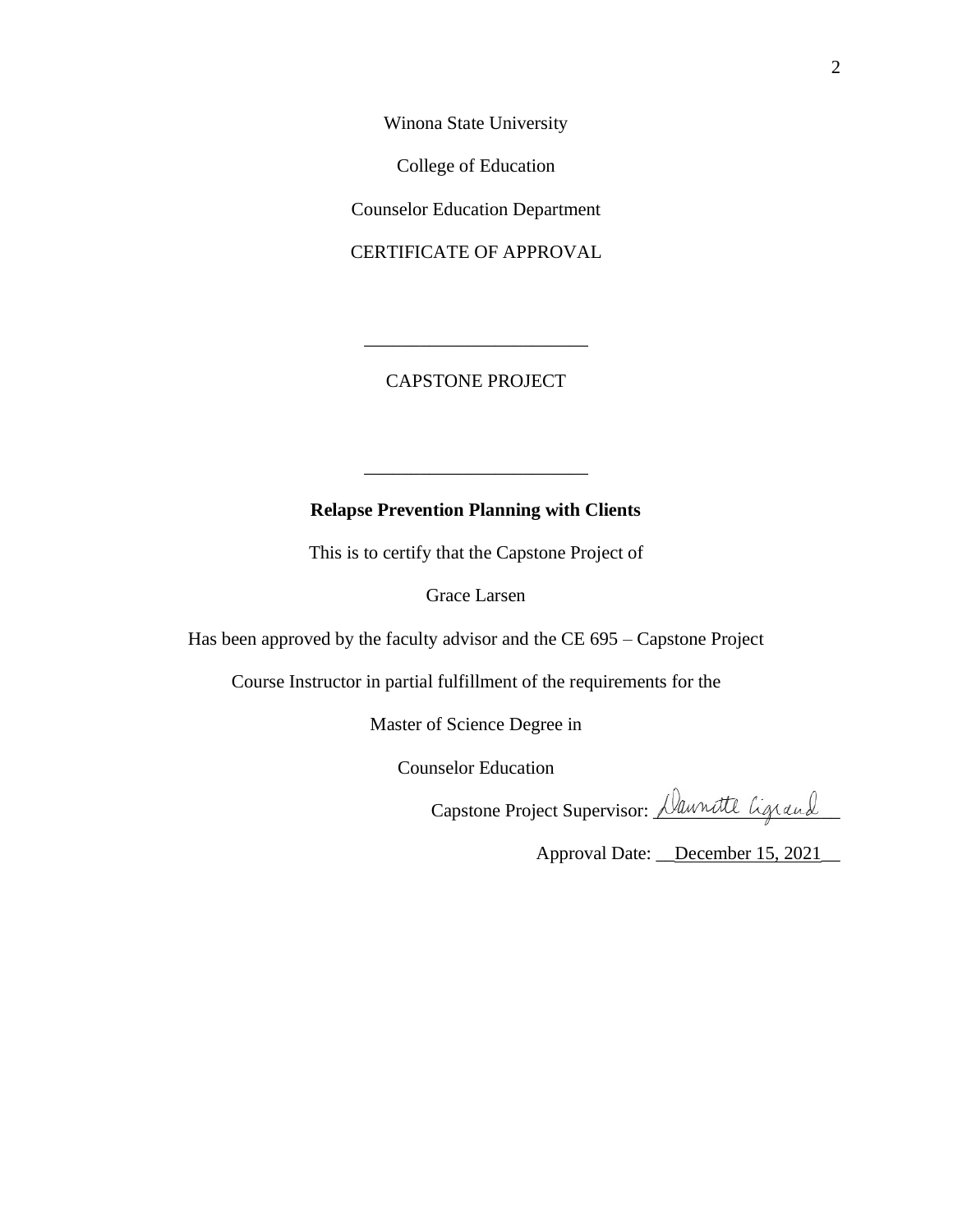# Table of Contents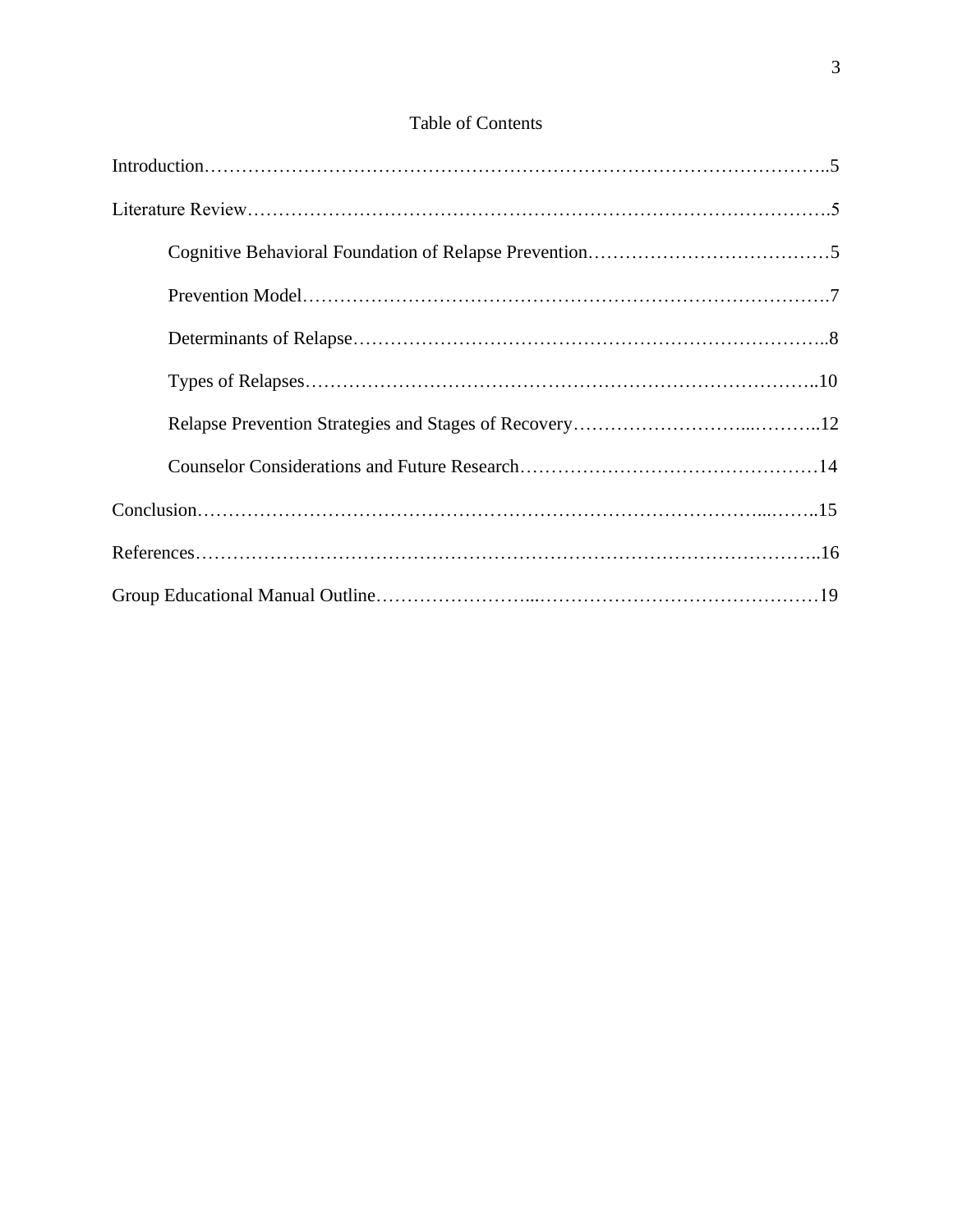#### **Abstract**

Addiction is a common disease; about 21 million Americans have at least one addiction (Addiction Statistics, 2021). However, only about ten percent of Americans with an addiction receive treatment. Treatment comes in many forms including medication, therapy, coping skills, support systems, and other interventions. This paper emphasizes the importance of relapse prevention and the benefits it can provide in addition to treatment. Relapse prevention is based on a cognitive-behavioral approach to therapy and while it is considered to be a form of tertiary prevention, this paper argues that relapse prevention should be seen as a method of primary prevention. Several determinants of relapse are addressed in this paper including self-efficacy, outcome expectancy, motivation for change, coping skills, emotional regulation, and cravings. These determinants can increase the probability that an individual will face a relapse. The paper concludes with the stages of relapse, explains risk factors within the stages, and the progression between stages.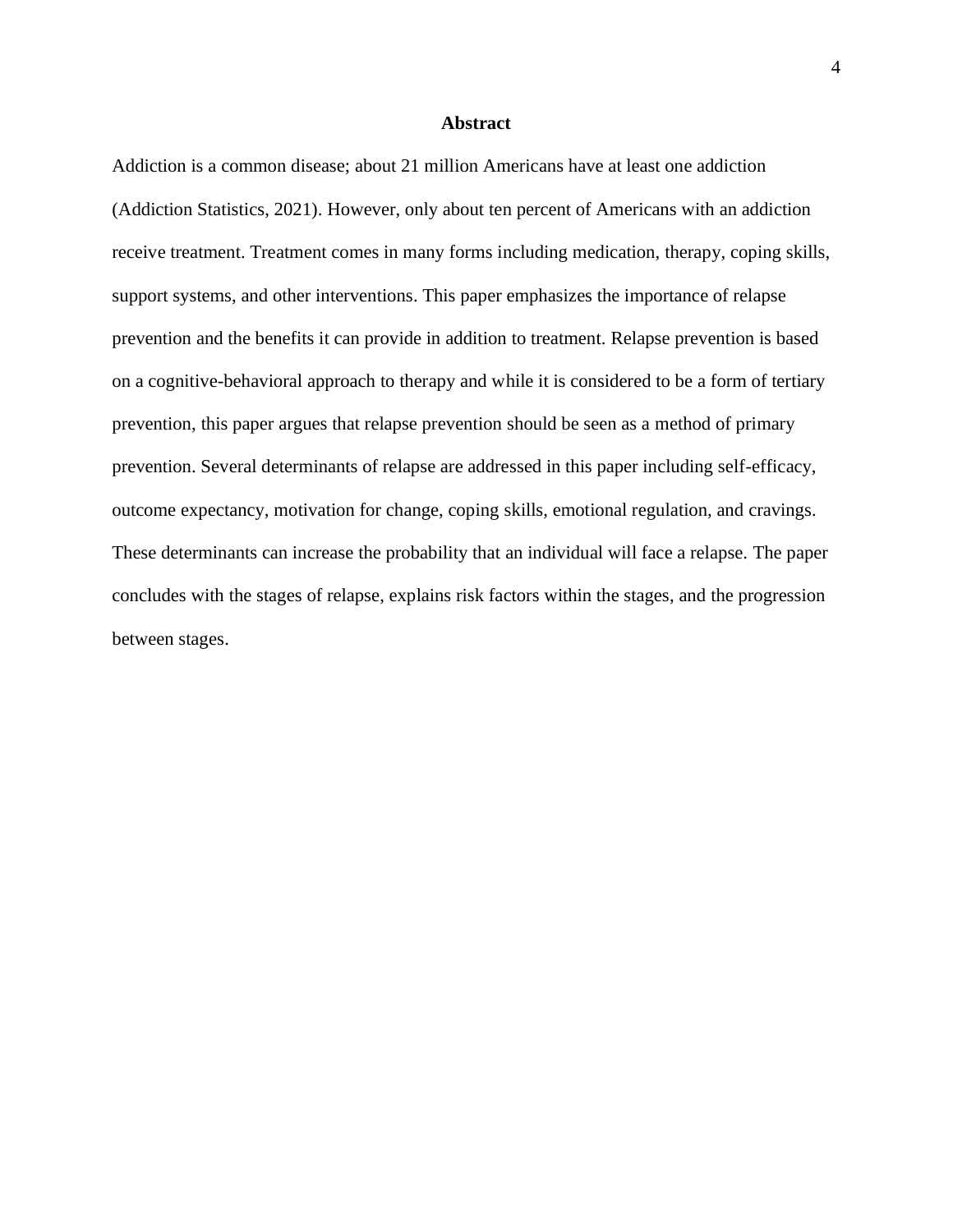#### **Relapse Prevention Planning with Clients**

The number of individuals with an addiction is increasing in the United States, which could lead to an epidemic if it is not controlled. Some ways in which addictions may be able to be controlled are treating individuals not only in isolated facilities but also continuing treatment when they are out and living as active members of society (Vadivale & Sathiyaseelan, 2019). Addiction rates are concerningly high and relapses are part of this rate. Part of this concern comes from individuals dropping out of treatments which is another reason why relapse prevention is critical to sustained sobriety (Bates, 2019). In relapse prevention, the counselor evaluates the issues that the client is facing and then works with the client to find strategies to intervene in a healthy way when triggers arise (Ramadas et al., 2021).

#### **Literature Review**

#### **Cognitive-Behavioral Foundation of Relapse Prevention**

A study completed in 1986 by Brownell and colleagues reviewed the problems of relapse in addictive behaviors. These colleagues took a novel approach and saw addiction in terms of cognition and behavior rather than the disease model that was popular at that time (Ramadas et al., 2021). Later, Marlatt proposed the first cognitive behavioral model of the relapse process; this model looks at an individual and the potential risks of use that may surround the individual. Some of the risks may involve the interaction between an individual and the risk factors that surround them in their environment (Marlatt & Donovan, 2018).

Cognitive Behavioral Therapy (CBT) is helpful to reevaluate cognitions and change clients' thinking to be healthier in terms of reality (Vadivale & Sathiyaseelan, 2019). Relapse prevention is based on a cognitive-behavioral framework which consists of identifying times and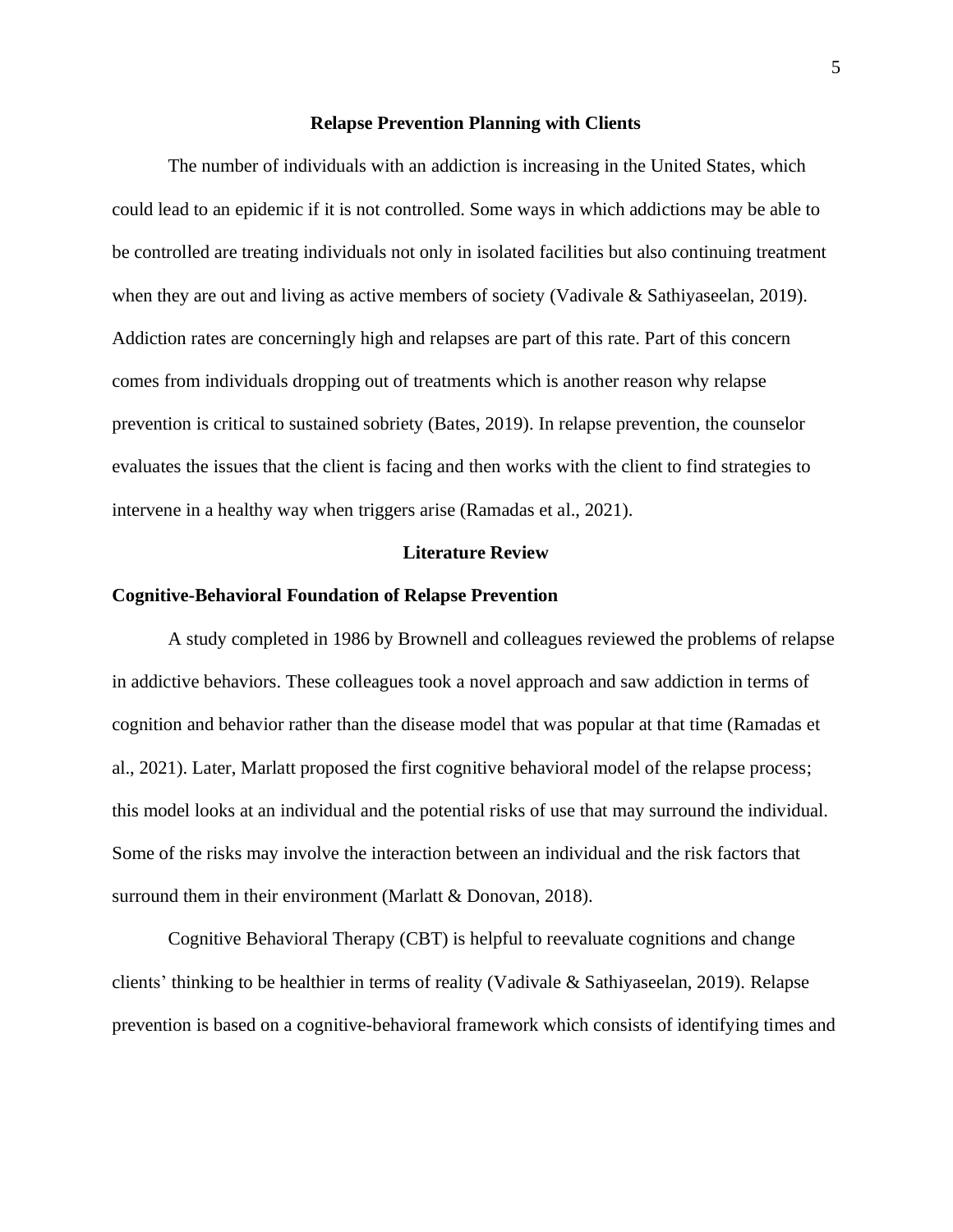places where both internal and external triggers may be frequent and incorporates both cognitive reframing and behavioral coping strategies into these times and places (Ramadas et al., 2021).

Relapse prevention involves integration of psychoeducation on cognitive distortions (Sripada, 2021). A study completed by Orum and colleagues presents an association between different levels of cognitive distortions and substance use (Orum et al., 2020). Individuals in the study that were using substances were observed to have impaired cognitions, diminished executive functioning, poor decision-making abilities, risky behaviors, diminished reward and motivation mechanisms, diminished processing speed, and diminished visual-spatial abilities (Orum).

Persons with addictions benefit from learning about which thoughts are rational and which are irrational. For example, an addict may have the irrational thought of "If I quit using substances, I will have nothing to do" or "I can't calm down without my substance" or "I can stop drinking at any time". Learning to identify these thoughts as irrational and then turning them into more rational thoughts can be beneficial for addicts from a cognitive-behavioral standpoint. Additionally, when a client is able to identify certain factors that may be present in a high-risk situation, they are better able to avoid that circumstance (Marlatt & Donovan, 2018). A few factors that may be present in high-risk situations for addicts, also sometimes referred to as triggers are old using acquaintances, former 'using' places, needles or other 'using' devices, and seeing other people using substances. Psychoeducation can be helpful to identify cognitive distortions including irrational thinking and triggers. One psychoeducational skill is building a support network that is sober, includes more than just a couple of people, and includes individuals that are trusted by the addict. Another psychoeducational skill is developing a list of alternative activities to turn to in times of triggers or cravings. Some activities might include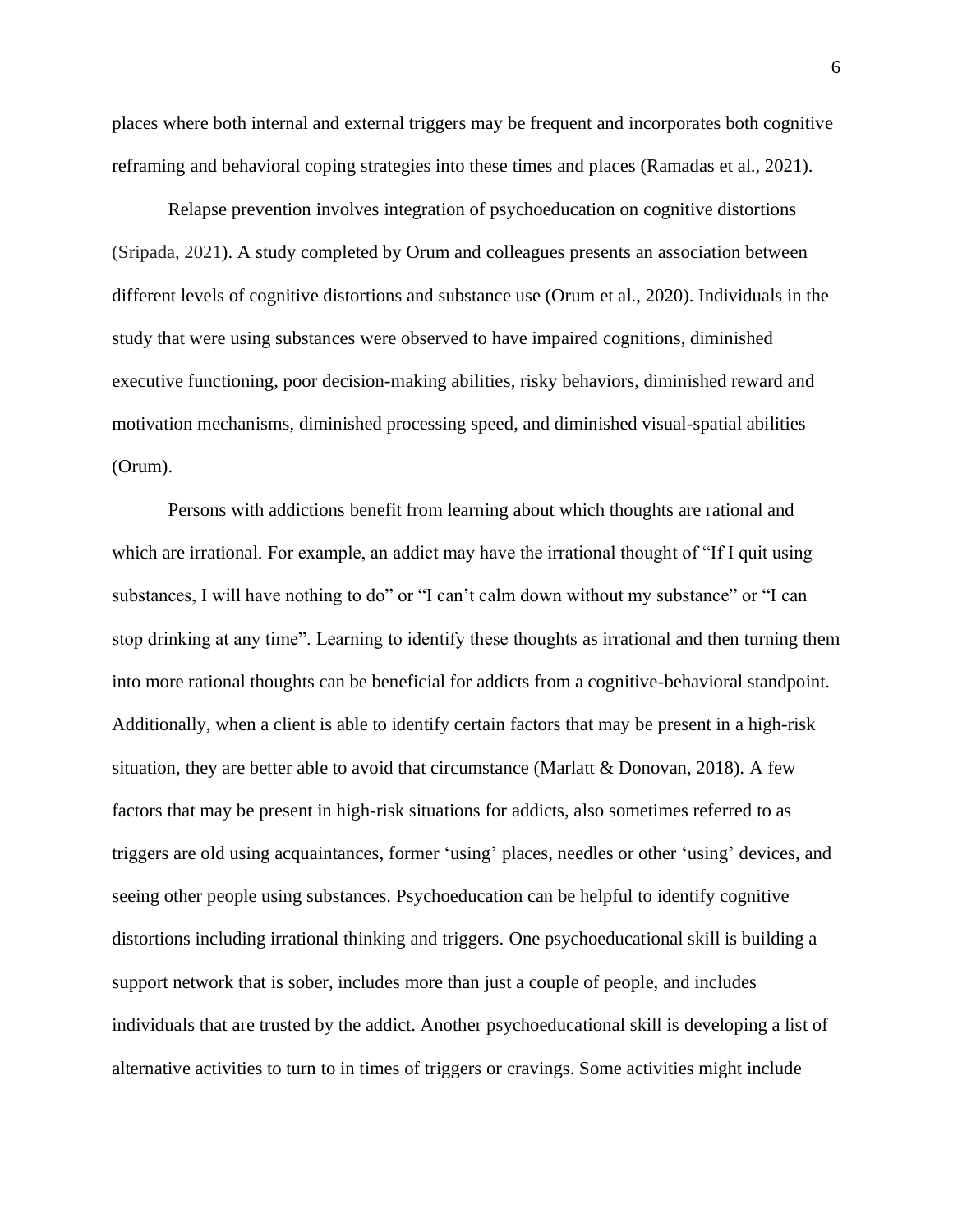going for a walk, listening to music, deep breathing, meditation, working out, spending time with others, and so on.

### **Prevention Model**

There are primary, secondary, and tertiary prevention models. In primary prevention, the goal is to get an understanding of the serious risks being made when using substances (Ramadas et al., 2021). For addicts, risks may include a history of trauma or worsening mental health condition(s), unstructured day to day environments including homelessness, codependent relationships, a family history of substance abuse, and a lack of education. Counselors can help clients understand what risk factors are prevalent in their life and how to monitor and be aware of the risks.

In secondary prevention, addicts may be experiencing relapses or may begin to abuse a new substance (Ramadas et al., 2021). This comes from the addict having triggers and cravings to use and then coping with the triggers and cravings in an unhealthy way such as using substances to manage. The counselor can develop more accountability for client's to create a plan for secondary prevention. Some ways to keep the client accountable might be to have them monitored, have family involved in the treatment process, have weekly individual meetings with the client to discuss new and ongoing triggers, or working with a prescriber to have medications adjusted to that the client does not have addictive medications in their possession and instead has medications that are not addictive or at least not as addictive (Marlatt & Donovan, 2018).

Tertiary prevention is used whenever primary and secondary prevention strategies are not working for an individual (Ramadas et al., 2021). A tertiary prevention plan may include admitting an individual into inpatient treatment where they can have a very structured environment and be monitored 24 hours per day. Tertiary prevention plans may also include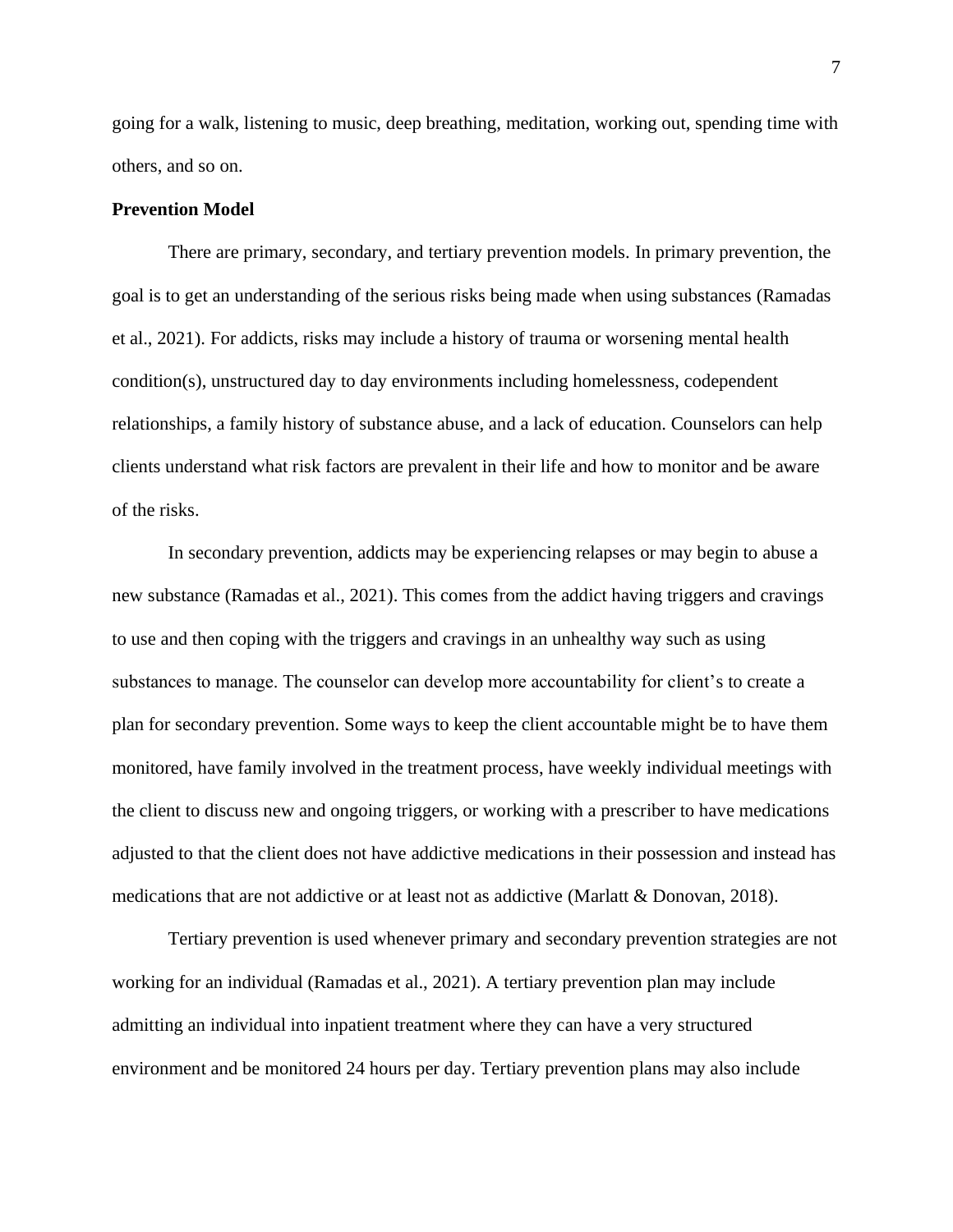treating the conditions that addition has caused such as physical or mental concerns. Inpatient treatment can help to treat these concerns due to the fact that the client will be unable to use in an inpatient setting and therefore will naturally detox from all non-prescribed mood-altering chemicals.

Relapse prevention is sometimes viewed as a tertiary prevention strategy. The two components to this strategy are prevention of an initial relapse and staying sober as well as getting appropriate treatment and management if a relapse does occur. Overall, skills are a main factor in maintaining abstinence from substances (Ramadas et al., 2021). When coping is not effective, the addict will likely give in and use a substance, and from here the individual makes decisions on whether or not to continue using the substance (Marlatt  $&$  Donovan, 2018). In treating those with addictions, it is important to recognize addiction recovery is not possible without relapse prevention. An individual must understand that relapses can come with progress and that this is part of overcoming an addiction.

#### **Determinants of Relapse**

To support clients who have wrestled with addiction, counselors must have knowledge of the benefits and determinants of relapse prevention work. For example, Guenzel and McChargue (2020) have shown in studies that brain functioning can be recovered with abstinence from substances which can lead to longer term success for addicts. There are several determinants of relapse noted in the literature. They include self-efficacy, outcome expectancy, motivation for change, coping skills, emotional regulation, and cravings.

**Self-efficacy.** When an individual has high self-efficacy, the individual is more likely to have improved treatment results; whereas when an individual has low self-efficacy, the individual is less likely to have positive treatment results (Marlatt & Donovan, 2018). Studies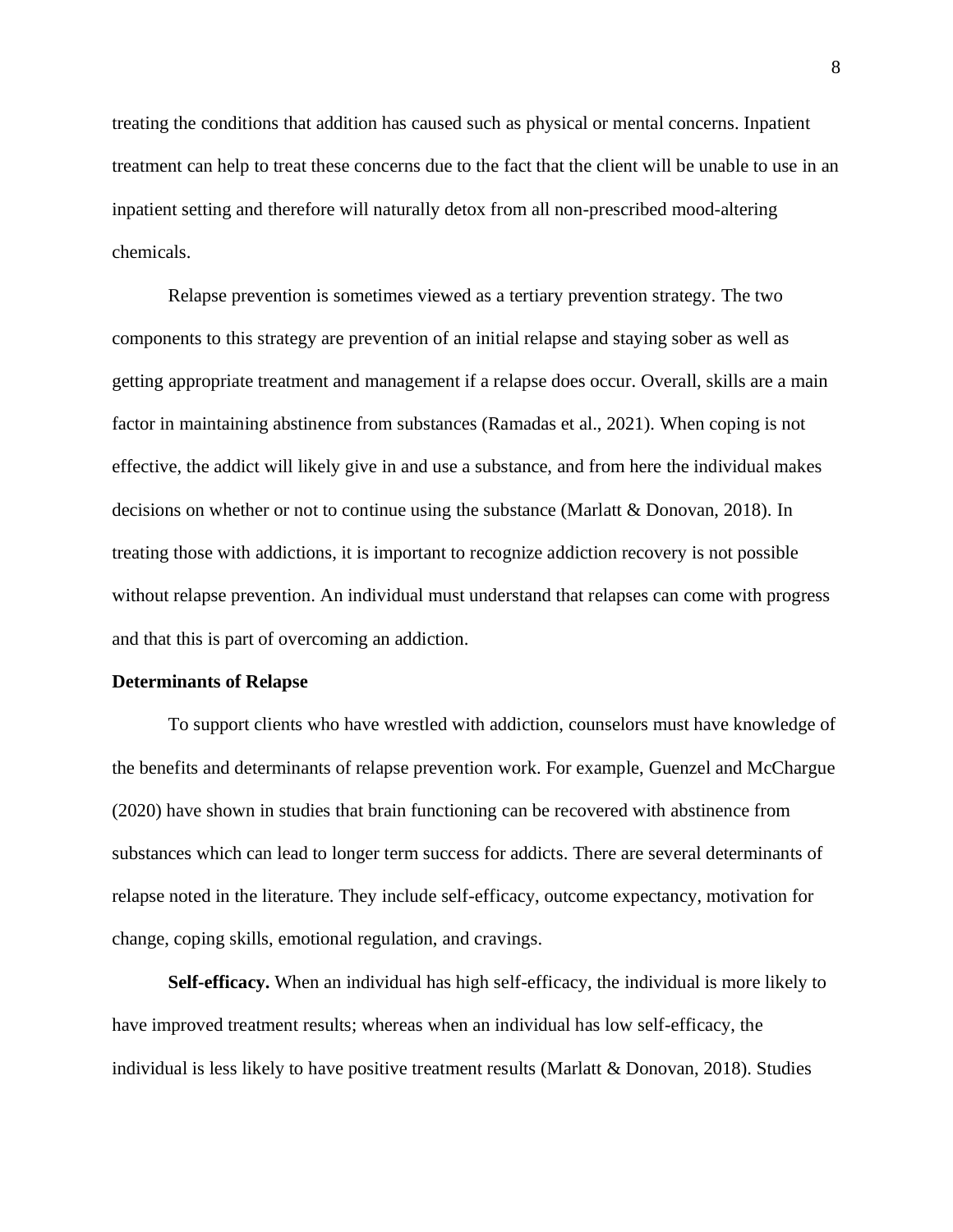have shown that having high self-efficacy assists individuals to build up their faith and faith network which creates a strong belief in staying sober (Zumwalt, 2018). When an individual is lacking self-efficacy, it is important to help them build up that quality in order to prevent relapses. Self-efficacy effectually relates to self-confidence in the individual as well as cognitive stability (Zumwalt, 2018).

**Outcome Expectancy.** An addict's outcome expectancy may rely on expected effects of substances. Outcome expectancy may be related to the extent of physical dependence to substances at a given time, varying beliefs regarding substance use, and certain situational factors that may be influencing an individual (Pedroso et al., 2017). Studies show that when outcome expectations are higher, the treatment outcome is poorer and when outcome expectations are lower, the treatment outcome is better (Marlatt & Donovan, 2018). Research from Pedroso and colleagues (2017) shows that outcome expectancy can be improved using a continued care plan for clients that includes appropriate step downs to various levels of care.

**Motivation for Change.** Motivation is known for what can make or break a behavior change and is seen as a key component in recovery because it gives an individual purpose to proceed with making a change in their lifestyle (Marlatt & Donovan, 2018) Pedersen and his colleagues completed a study that showed some motives for addicts are related to social facilitation, experimentation, coping and relaxation, cutting down, peer pressure, and enhancement (Pedersen et al., 2021). In order to complete short and long-term goals, individuals need both internal and external motivators to be most successful (Leone et al., 2021).

**Coping Skills.** When an individual has effective coping skills during active addiction, they are more likely to be able to stay out of high-risk situations and more likely to be able to maintain sobriety later on in their recovery (Marlatt & Donovan, 2018). In a study completed in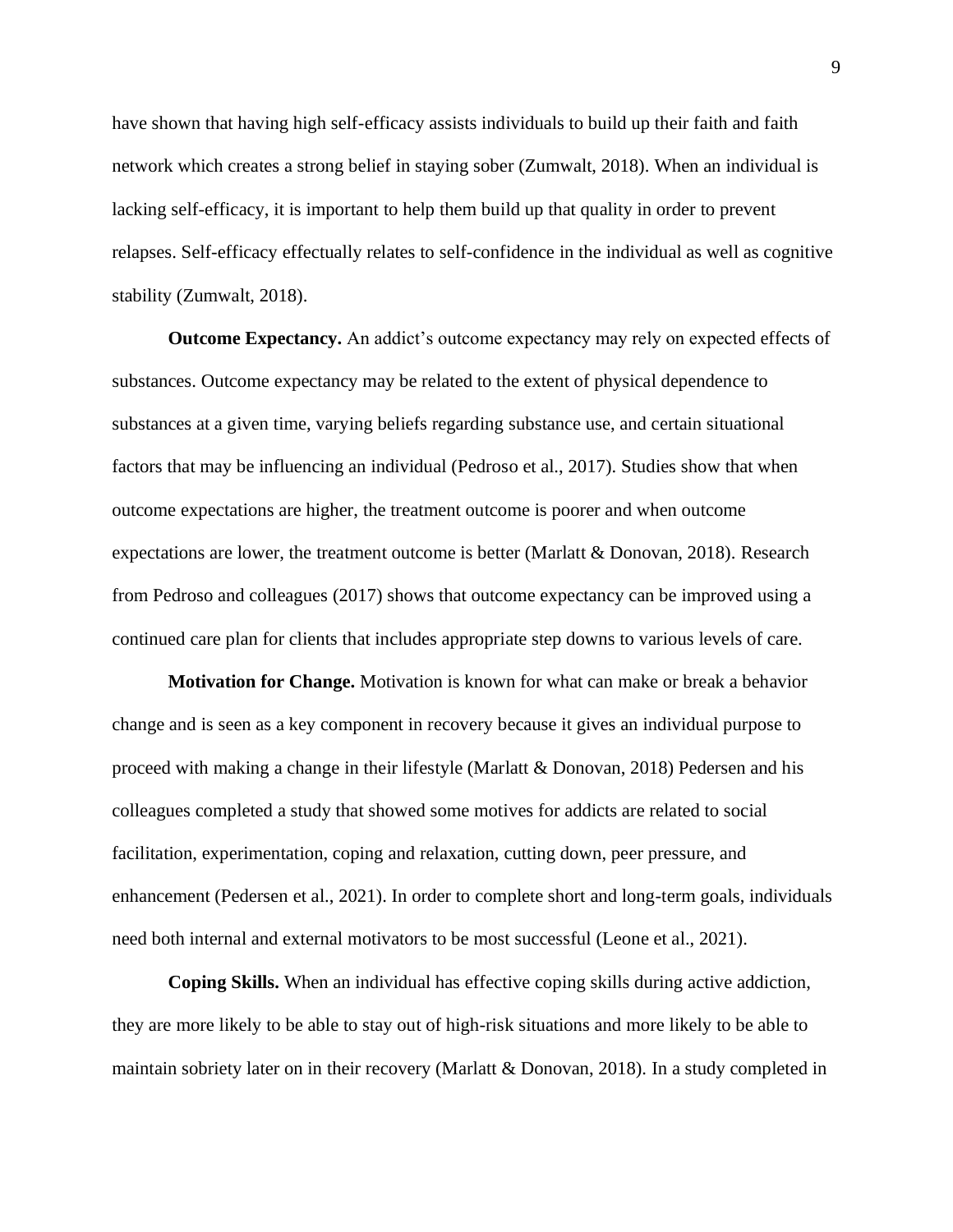2019, Vadivale and Sathiyaseelan found that coping skills are used more effectively in group settings when the group is a cohesive and heterogeneous working group, meaning a group of individuals that share certain similarities and are in the working stage. Some coping skills stem from therapeutic techniques such as cognitive-behavioral therapy (CBT) and dialectical behavior therapy (DBT) and other coping skills are more related to the client as an individual including certain sports, meditations, environment changes, and family/friends.

**Emotional Regulation.** When an individual has maladaptive emotion regulation, they are more likely to relapse. If an individual has a negative emotional state, they are less likely to be able to prevent relapse; in contrast, when an individual has a positive emotional state, they are more likely to be able to stay abstinent (Marlatt & Donovan, 2018). Counselors can help individuals with addictions to effectively regulate their emotions using healthy cognition skills. Counselors can also inform the clients about maladaptive emotion regulation strategies that might include things like self-blame and blaming others for an addiction (Leone et al., 2021).

**Craving.** Craving is another predictor of relapse for substance users. When an individual experiences craving, they are more likely to have impulsions which leads them to using a substance in order to get rid of their craving (Marlatt & Donovan, 2018). There is a high risk for relapse linked to cravings and cravings have now been implemented into the Diagnostic Statistical Manual of Mental Disorders as one criteria related to having a substance use disorder. Enkema and colleagues (2020) completed a study which found mindfulness to be a helpful skill for addicts when experiencing cravings. Mindfulness was able to help the individuals calm their minds and focus on the present instead of their substance of choice.

### **Types of Relapses**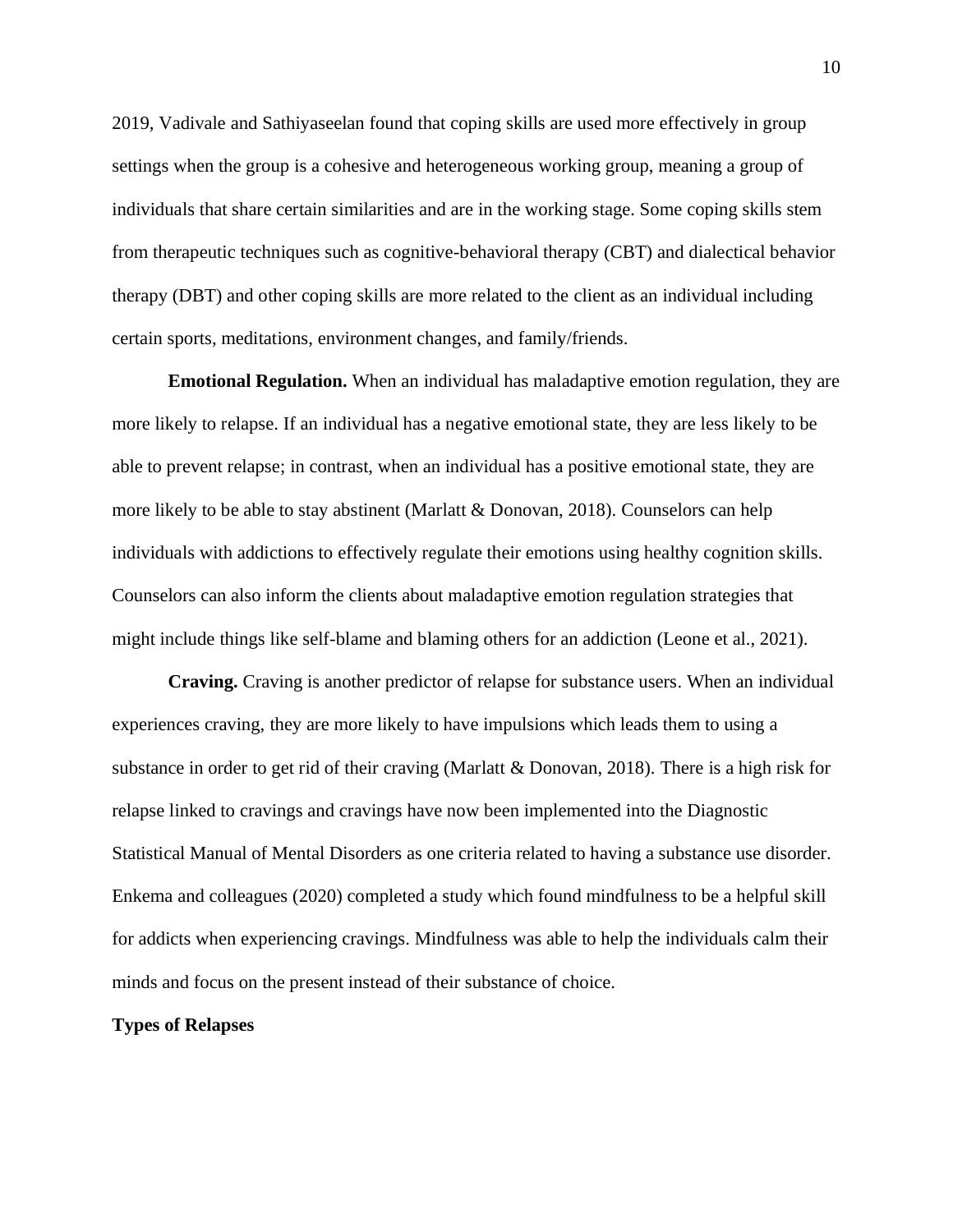The three types of relapses are emotional, mental, and physical (Breslin et al., 2020). Emotional relapse is when an individual has memories of a past relapse and does not want to have to experience that again but has intense emotions which lead to behaviors that come prior to a relapse (Breslin et al.). An individual that is in an emotional relapse is not planning to physically relapse, but this does not prevent them from getting the means to do so. Some of the signs that an individual may possess during an emotional relapse are isolating themselves from the people they normally see or events that they normally attend, not using coping skills normally used for themselves, and an unstructured routine with disrupted sleeping and eating patterns. An addict in the emotional relapse stage needs to reevaluate their level of self-care and recognize that they are in the stage of emotional relapse (Guenzel & McChargue, 2020).

Mental relapse is when an individual is having an internal debate of whether they should continue with abstinence or break the sobriety and begin using again (Breslin et al., 2020). Some of the signs of a mental relapse could be having many triggers followed by lingering thoughts of use, justification as to why using again would be okay, planning out a way to get substances and use them, and having cravings to use substances. In this stage it is helpful for counselors to help addicts identify the situations that could lead to a physical relapse and challenge their thought patterns of going back to substance use (Guenzel & McChargue, 2020).

Physical relapse is when an individual physically goes back to using the substance. This stage is quite challenging for most addicts to recover from because they have now shifted physiological patterns in their body from abstinence to continued use. Addicts in this stage of relapse are taking active steps toward acquiring their substance of choice. This could mean contacting a dealer or old friend, driving to the smoke shop or liquor store, or even getting a ride to a location where substances are readily available. It is critical for counselors to monitor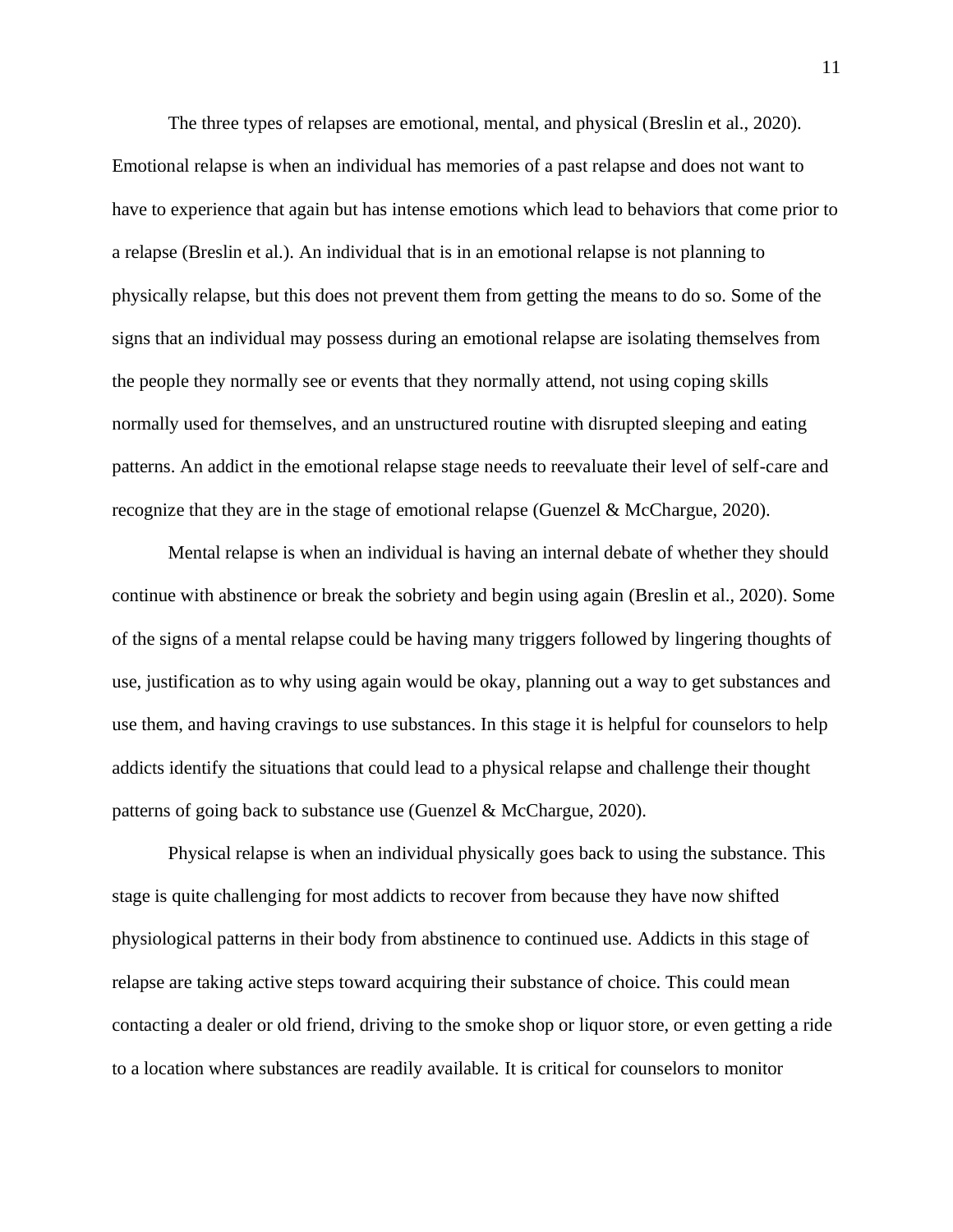individuals in the early stages of sobriety because many addicts will think that they can use without being noticed (Guenzel & McChargue, 2020).

### **Relapse Prevention Strategies and Stages of Recovery**

Stages of recovery can assist professionals in explaining the patterns of recovery and the steps an individual takes within their recovery (Bates, 2019). The first stage is abstinence which begins the first day that an individual is able to stay sober from all substances and can proceed for a couple of years. This is a time when is important to pick up on coping skills when cravings arise (Bates). The second stage is repair where an addict is repairing various life circumstances that were negatively impacted by their substance use and this stage can last up to three years. Studies have shown that as addicts process some of their life experiences and trauma, they may become triggered, so it is important to do this carefully (Bates). The third stage is growth which is when an addict has completed most of the repair stage; this stage lasts up to the rest of the individual's life (Bates). There are five strategies that can be used to prevent relapses. They include therapy, medications, monitoring, peer support, and emerging interventions (Guenzel  $\&$ McChargue, 2020). Therapy can be received in several different forms and helps an individual to reevaluate their goals, mindset, and steps in which they can obtain goals (Guenzel  $\&$ McChargue). Therapy for individuals who have an addiction is often seen in the form of motivational interviewing (Jaffe et al., 2017). This helps clients to help themselves rather than "doing the work to them". Therapy can help clients to understand the impact that their addiction has on different areas of their life and can provide them with the skills and tools needed to stay sober when triggers are present.

Medication is another treatment approach to addiction that can be helpful for certain individuals. However, studies have shown that medications are more effective when combined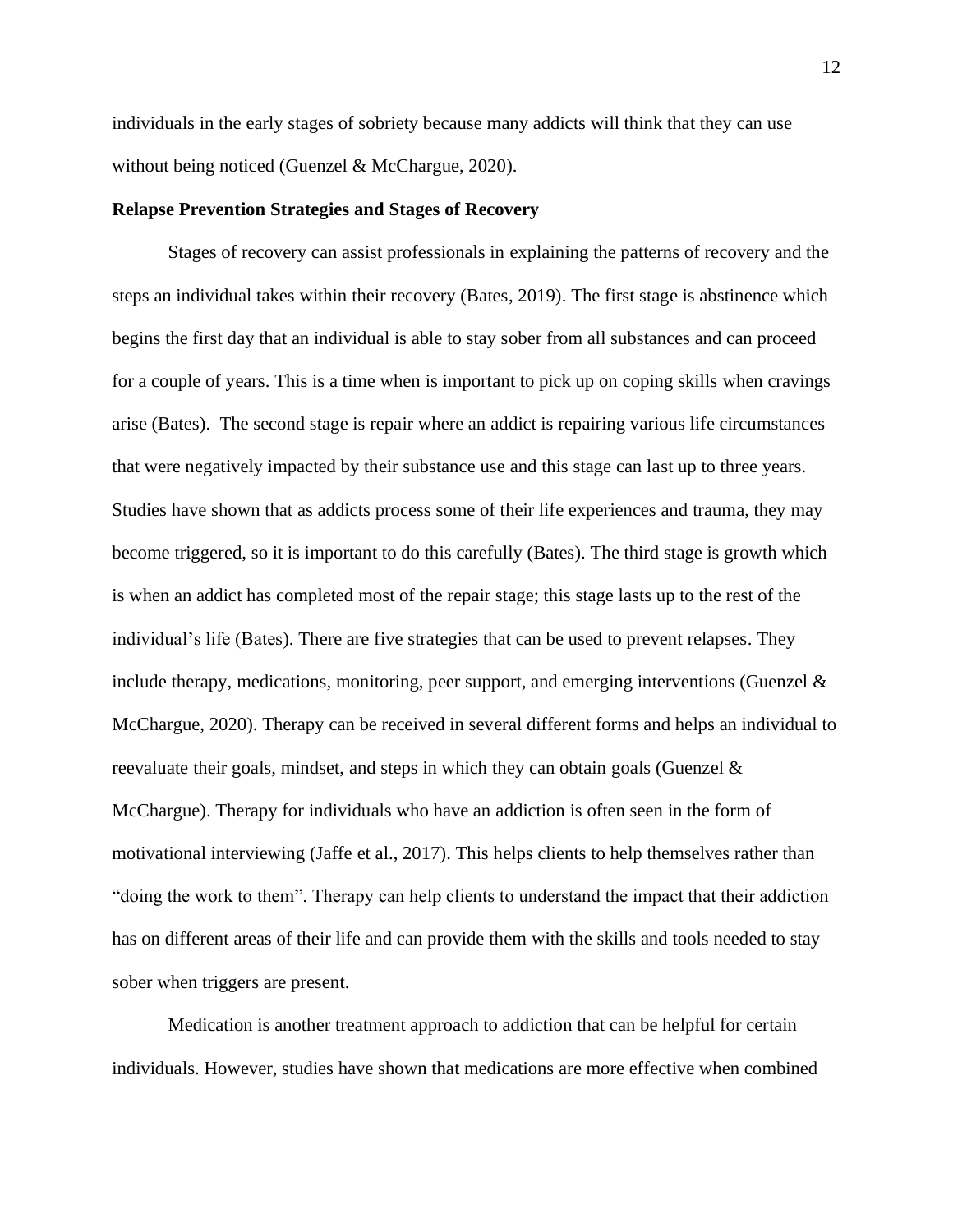with some sort of continuous therapeutic interventions. Some medications that can be helpful to prevent relapses in substance users are Antabuse, Naltrexone, and Acamprosate (Marlatt & Donovan, 2018).

Monitoring is important to confirm that individuals are maintaining sobriety. Some of the ways that counselors can confirm sobriety are sweat monitors, urinary analyses, breathalyzers, and required check-ins (Guenzel & McChargue,  $2020$ ). While monitoring can be expensive, it is necessary in some cases to prevent incarceration. Monitoring can be used to locate an individual which can prevent them from going to certain areas where their drug of choice is present (Koffarnus et al., 2021). It can also be used to determine whether or not the individual is using certain substances, which is important because using these substances will likely put the individual and/or others in an at-risk situation.

Having peer support on an individual basis and within communities is critical. Some forms of support may include sober friends, family, recovery coaches and counselors, and others (Guenzel & McChargue, 2020). Social support is essential to addicts that are in the midst of their recovery. Social supports are most effective when they are sober supports because then there is no risk for them to be a trigger to the addict. Studies show that addicts with social supports have longer lasting sobriety than addicts without social supports (Marlatt & Donovan, 2018).

A therapeutic intervention that studies have shown to be effective for individuals going through relapse prevention is meditation. This mindfulness skill has been proven to be helpful in preventing relapses through mind-distraction and relaxation (Marlatt & Donovan, 2018). Mindfulness is helpful for these individuals to calm their stress levels and reduce the intensity of their cravings (Vadivale & Sathiyaseelan, 2019).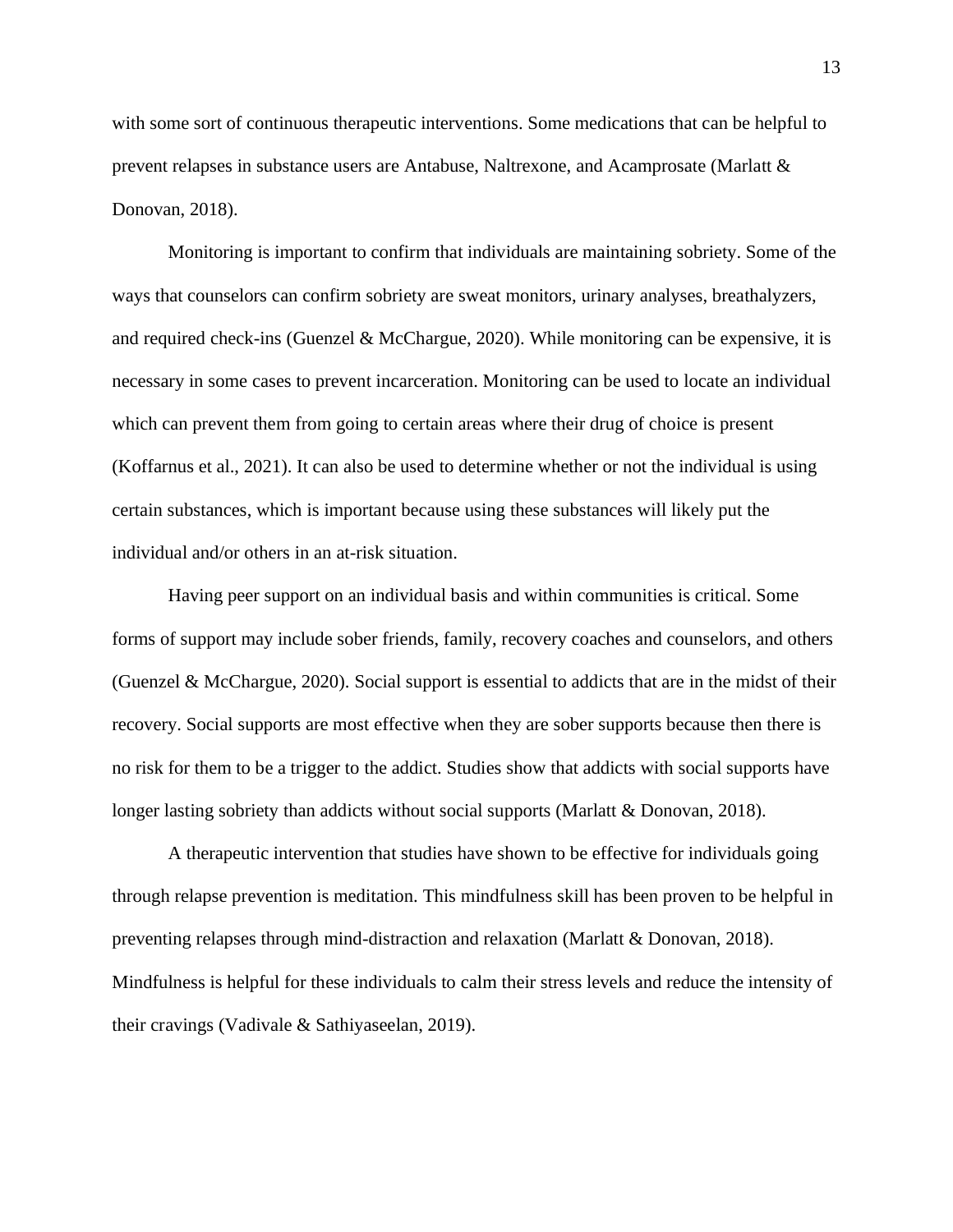In addition, Marlatt and Donovan (2018) identified four different self-management strategies for relapse prevention. Self-management strategies are intended to build up the independence of a recovering addict and their ability to maintain sobriety using the resources that they have in place. These strategies include reducing stress or increasing pleasurable activities, cognitive-behavioral techniques, mindfulness, and meditation techniques. Breslin and colleagues (2020) found in research that addicts who are able to self-manage their lifestyle and behaviors are more successful in their recovery.

#### **Counselor Considerations and Future Research**

Relapse prevention is a critical component of therapy for counselors working with substance abusers or potential substances abusers. Counselors should provide educational components into therapy regarding relapse and how to prevent it. Counselors should also provide information about local support groups for clients, post-acute withdrawal symptoms, cross addictions, mental health, and theories of addiction.

While incorporating these psychoeducational pieces into treatment, counselors should also provide a supportive group therapy environment where clients can hear from others in similar situations as themselves and gain insight and a sense of normalcy. Counselors may create this supportive environment by guiding conversations in an effective manner, maintaining client confidentiality within the group, making connections between clients' thoughts and behaviors, and providing the group with feedback and discussion points.

Future research regarding relapse prevention may search for additional interventions to reduce the risk of relapse, how to keep clients held accountable in their sobriety when using telehealth, and more research regarding the relation between stress and unhealthy coping by using substances. While there is considerable research already available in the realm of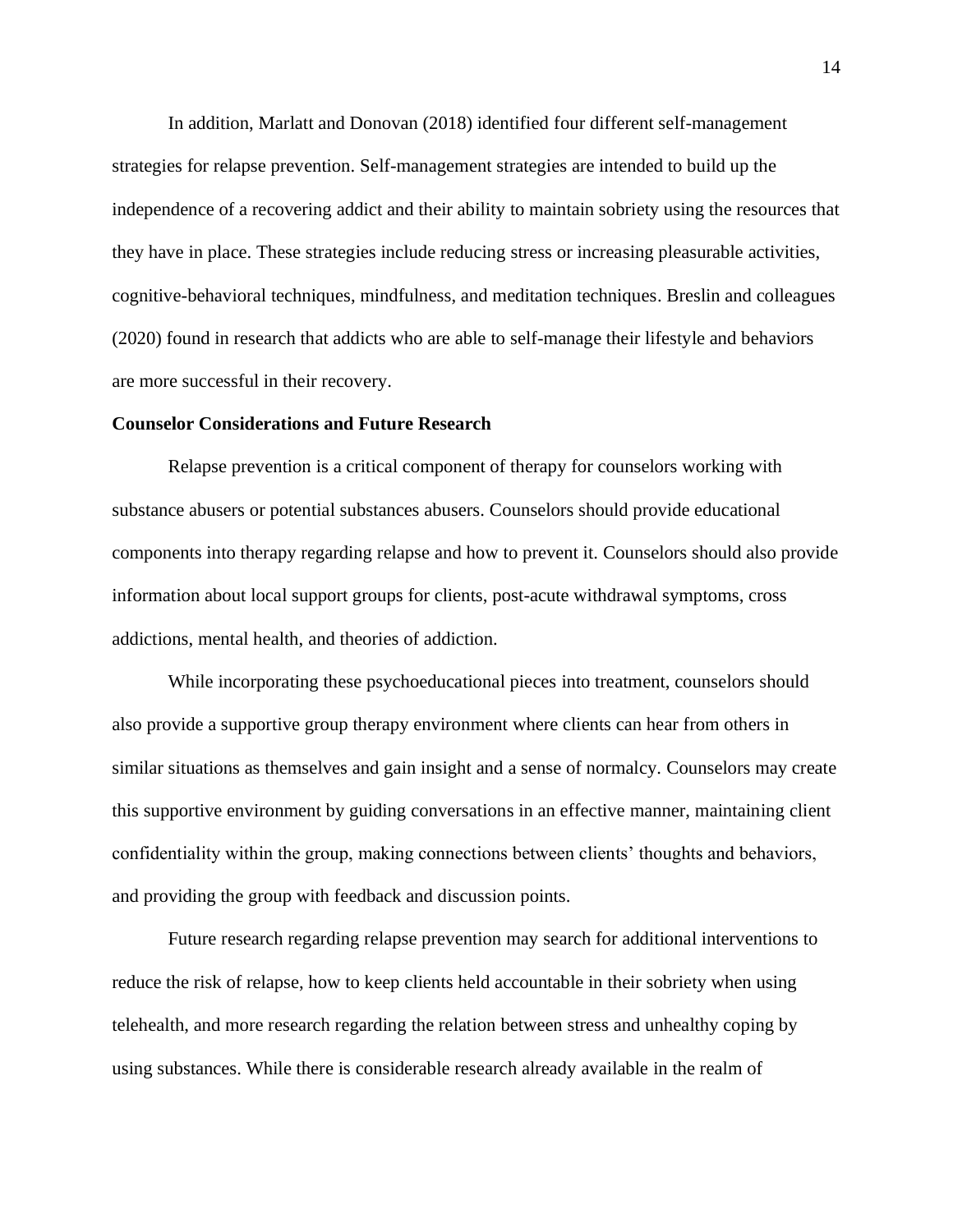addictions, relapse prevention may be an area to explore further in order to gain more ability to prevent the disease from re-occurring.

# **Conclusion**

While suffering from an addiction is something that no individual should have to endure, it is promising to know that there are ways to prevent and work to decrease the suffering. Relapse prevention is one way to prevent some of this suffering by identifying triggers, coping skills, and s sober support system. Due to the increasing number of individuals that would like to be seen by an addictions or mental health counselor, there has been long waiting lists for individuals to get into treatment which could lead them to opt out of treatment. So, being able to have a guide for teaching relapse prevention without having to generate a new curriculum could help counselors to save time and use the guide to give psychoeducation to their clients.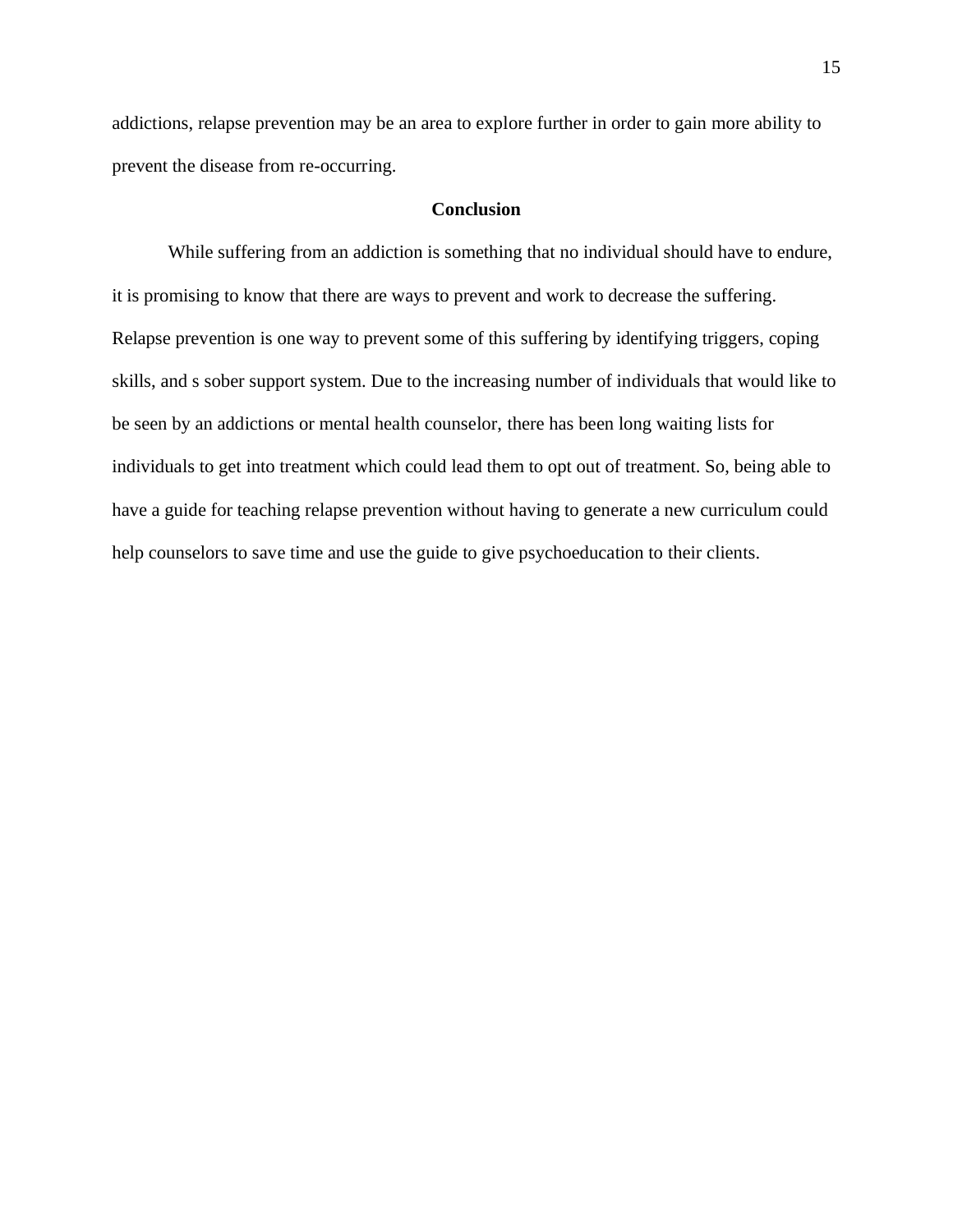#### **References**

- *Addiction statistics*. Addiction Center. (2021, October 27). Retrieved November 1, 2021, from https://www.addictioncenter.com/addiction/addiction-statistics/.
- Bates, F. C. (2019). The Efficacy of Meditation-Based Treatments in Relapse Prevention for Persons with Substance Use Disorders. *Honors Theses,* 1-4.

Breslin, F. C., Zack, M., & McMain, S. (2020). An information-processing analysis of mindfulness: Implications for relapse prevention in the treatment of substance abuse. *Clinical Psychology: Science and Practice, 9*(3), 275–299. https://doi-org /10.1093/clipsy.9.3.275

- Carroll, K. M., Nich, C., Frankforter, T. L., & Bisighini, R. M. (2019). Do patients change in the ways we intend? Assessing acquisition of coping skills among cocaine-dependent patients. *Psychological Assessment, 11*(1), 77–85. https://doi-org [/10.1037/1040-](https://doi-org.wsuproxy.mnpals.net/10.1037/1040-3590.11.1.77) [3590.11.1.77](https://doi-org.wsuproxy.mnpals.net/10.1037/1040-3590.11.1.77)
- Enkema, M. C., Hallgren, K. A., Neilson, E. C., Bowen, S., Bird, E. R., & Larimer, M. E. (2020). Disrupting the path to craving: Acting without awareness mediates the link between negative affect and craving. *Psychology of Addictive Behaviors, 34*(5), 620–627. https://doi-org /10.1037/adb0000565
- Guenzel, N., & McChargue, D. (2020). Addiction Relapse Prevention. *StatPearls.*
- Jaffe, A. J., Rounsaville, B., Chang, G., Schottenfeld, R. S., Meyer, R. E., & O'Malley, S. S. (2017). Naltrexone, relapse prevention, and supportive therapy with alcoholics: An analysis of patient treatment matching. *Journal of Consulting and Clinical Psychology, 64*(5), 1044–1053. https://doi-org [/10.1037/0022-006X.64.5.1044](https://doi-org.wsuproxy.mnpals.net/10.1037/0022-006X.64.5.1044)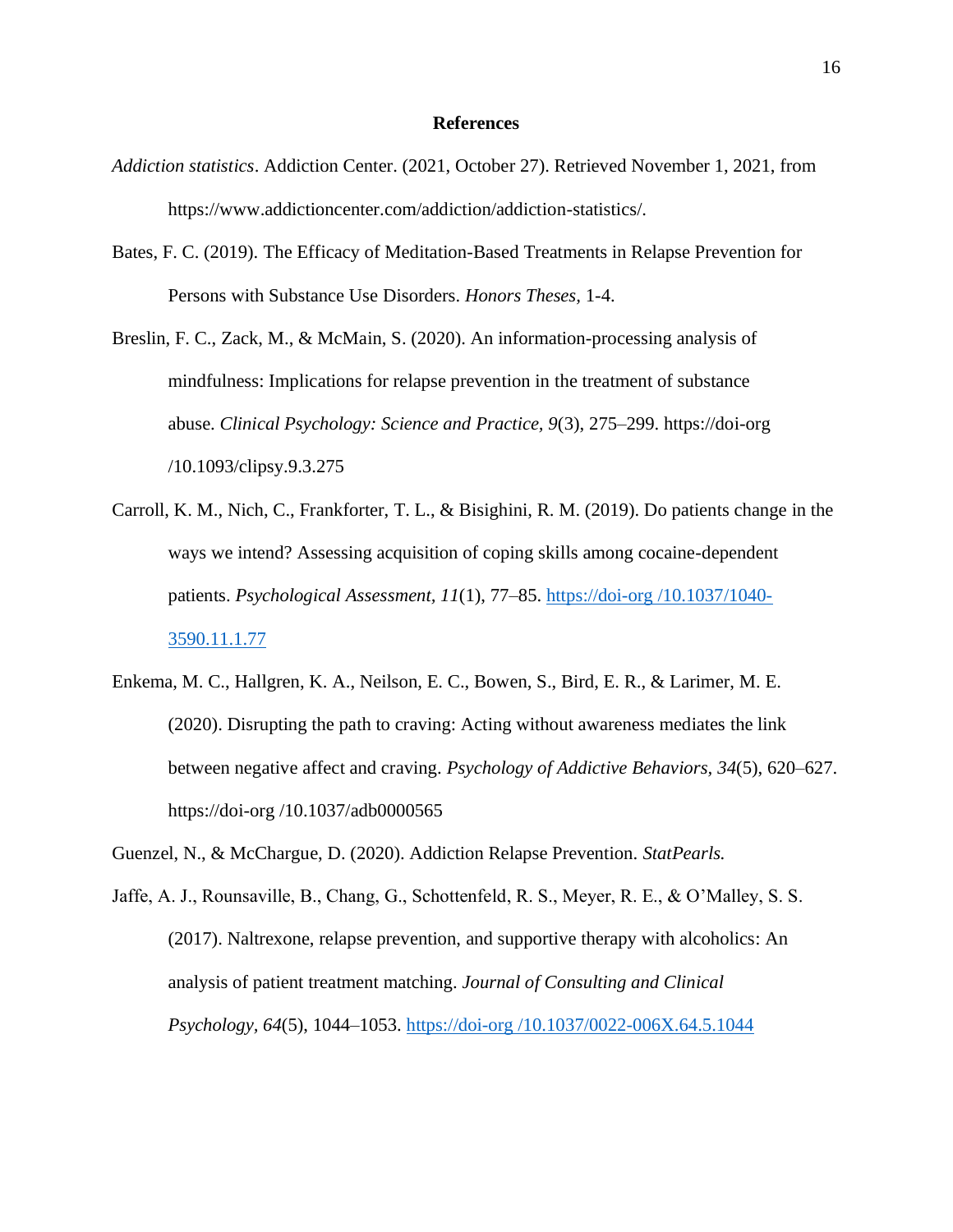- Koffarnus, M. N., Kablinger, A. S., Kaplan, B. A., & Crill, E. M. (2021). Remotely administered incentive-based treatment for alcohol use disorder with participant-funded incentives is effective but less accessible to low-income participants. *Experimental and Clinical Psychopharmacology, 29*(5), 555–565. https://doi-org/10.1037/pha0000503.supp (Supplemental)
- Leone, R. M., Jarnecke, A. M., Gilmore, A. K., & Flanagan, J. C. (2021). Alcohol use problems and conflict among couples: A preliminary investigation of the moderating effects of maladaptive cognitive emotion regulation strategies. *Couple and Family Psychology: Research and Practice*. https://doi-org /10.1037/cfp0000160
- Marlatt, G. A., & Donovan, D. M. (Eds.). (2018). *Relapse prevention: Maintenance strategies in the treatment of addictive behaviors*. Guilford press.
- Melemis, S. M. (2015, September 3). *Relapse prevention and the five rules of recovery*. The Yale journal of biology and medicine. Retrieved December 8, 2021, from https://www.ncbi.nlm.nih.gov/pmc/articles/PMC4553654/.
- *Online substance use lapse prevention supports for clients and families*. Fraser Health. (n.d.). Retrieved December 8, 2021, from https://www.fraserhealth.ca/health-topics-a-toz/mental-health-and-substance-use/online-substance-use-lapse-prevention-supports-forclients-and-families#.YbEA9dDMKM8.
- Orum, M. H. (2020). Investigation of the relationship between cannabis use, opioid use and cognitive errors. *Medicine, 9*(2), 362-9.
- Pedersen, E. R., Tucker, J. S., Davis, J. P., Dunbar, M. S., Seelam, R., Rodriguez, A., & D'Amico, E. J. (2021). Tobacco/nicotine and marijuana co-use motives in young adults: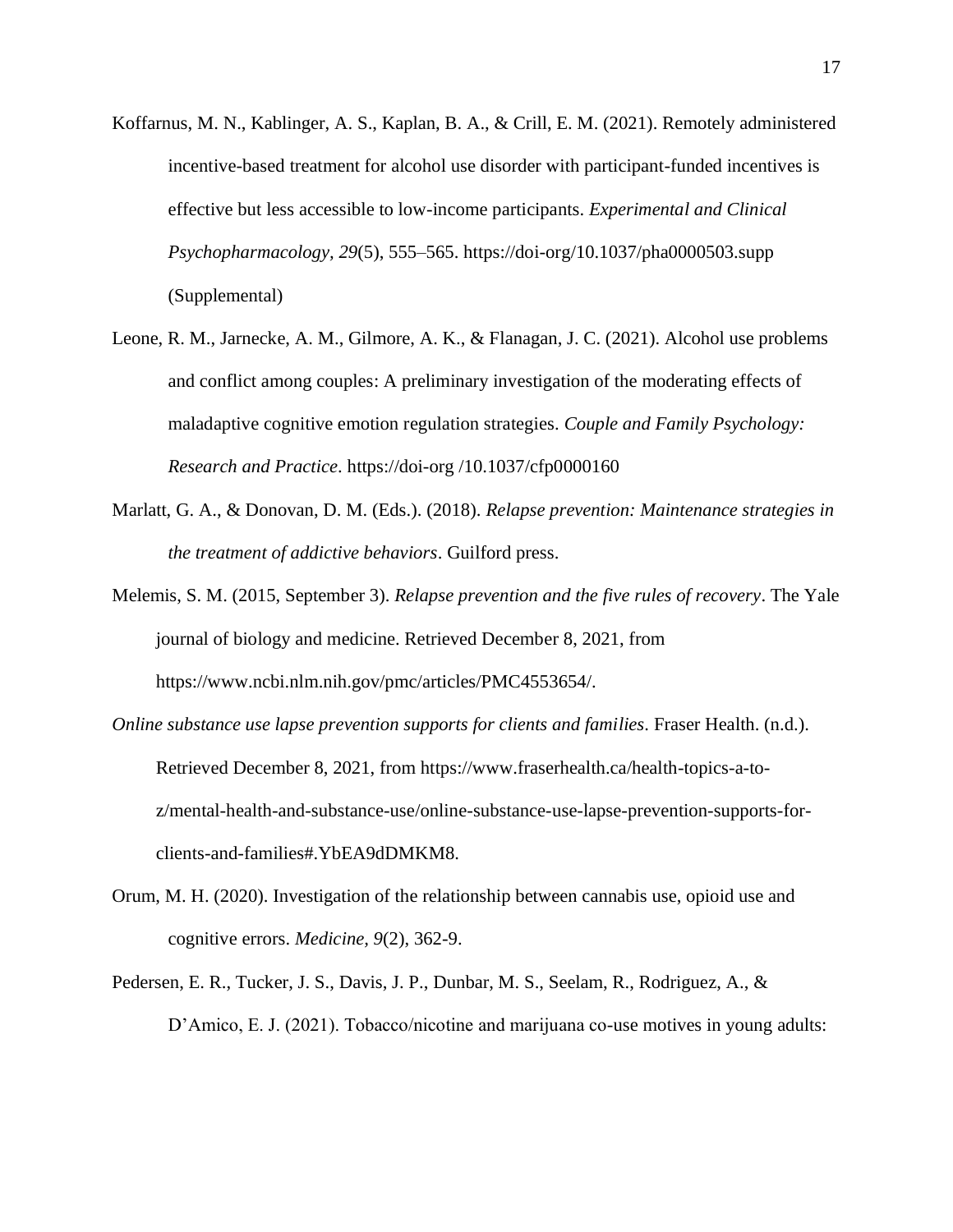Associations with substance use behaviors one year later. *Psychology of Addictive Behaviors, 35*(2), 133–147. https://doi-org/10.1037/adb0000638

- Pedroso, R. S., da Silva Oliveira, M., Araujo, R. B., da Graça Castro, M., & Melo, W. V. (2006). Outcome expectancy considering the use of alcohol, cannabis and tobacco. *Revista de Psiquiatria Do Rio Grande Do Sul, 28*(2), 1–18. https://doi-org /10.1590/S0101- 81082006000200012
- Ramadas, E., Lima, M. P. D., Caetano, T., Lopes, J., & Dixe, M. D. A. (2021). Effectiveness of Mindfulness-Based Relapse Prevention in Individuals with Substance Use Disorders: A Systematic Review. *Behavioral Sciences, 11*(10), 133.
- *Samhsa's national helpline: Samhsa - Substance Abuse and Mental Health Services Administration*. SAMHSA. (n.d.). Retrieved December 8, 2021, from https://www.samhsa.gov/find-help/national-helpline.
- Sripada, C. (2021). Impaired Control in Addiction Involves Cognitive Distortions and Unreliable Self-Control, not Compulsive Desires and Overwhelmed Self-Control. *Behavioural Brain Research,* 113639.
- The Recovery Village Drug and Alcohol Rehab. (2021, October 21). *How to create a relapse prevention plan*. The Recovery Village Drug and Alcohol Rehab. Retrieved December 8, 2021, from https://www.therecoveryvillage.com/treatmentprogram/aftercare/related/relapse-prevention-plan/.

*The top 10 relapse prevention skills*. Addiction Center. (2021, September 27). Retrieved December 8, 2021, from https://www.addictioncenter.com/community/top-10-relapseprevention-skills/.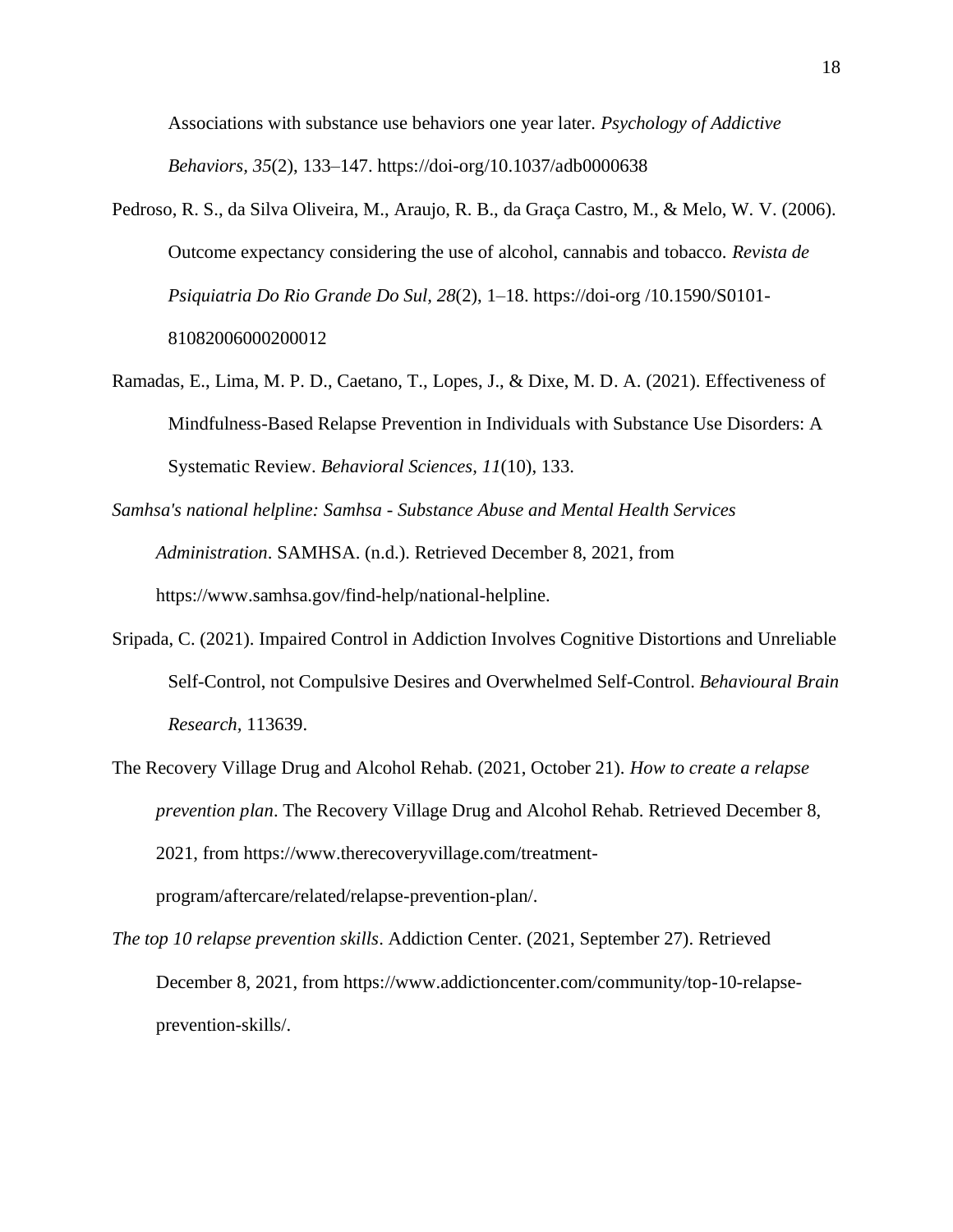- Vadivale, A. M., & Sathiyaseelan, A. (2019). Mindfulness-based relapse prevention–A metaanalysis. *Cogent Psychology, 6*(1), 1567090.
- Zumwalt, R. (2018). Examining the relationship between situated cognition theoretical perspectives and self-efficacy over substance abuse relapse [ProQuest Information & Learning]. In *Dissertation Abstracts International: Section B: The Sciences and Engineering* (Vol. 78, Issue 8–B(E)).
- *8.1 relapse prevention/management*. Department of Health | 8.1 Relapse prevention/management. (n.d.). Retrieved December 8, 2021, from https://www1.health.gov.au/internet/publications/publishing.nsf/Content/drugtreat-pubsfront9-wk-toc~drugtreat-pubs-front9-wk-secb~drugtreat-pubs-front9-wk-secb-8~drugtreatpubs-front9-wk-secb-8-1.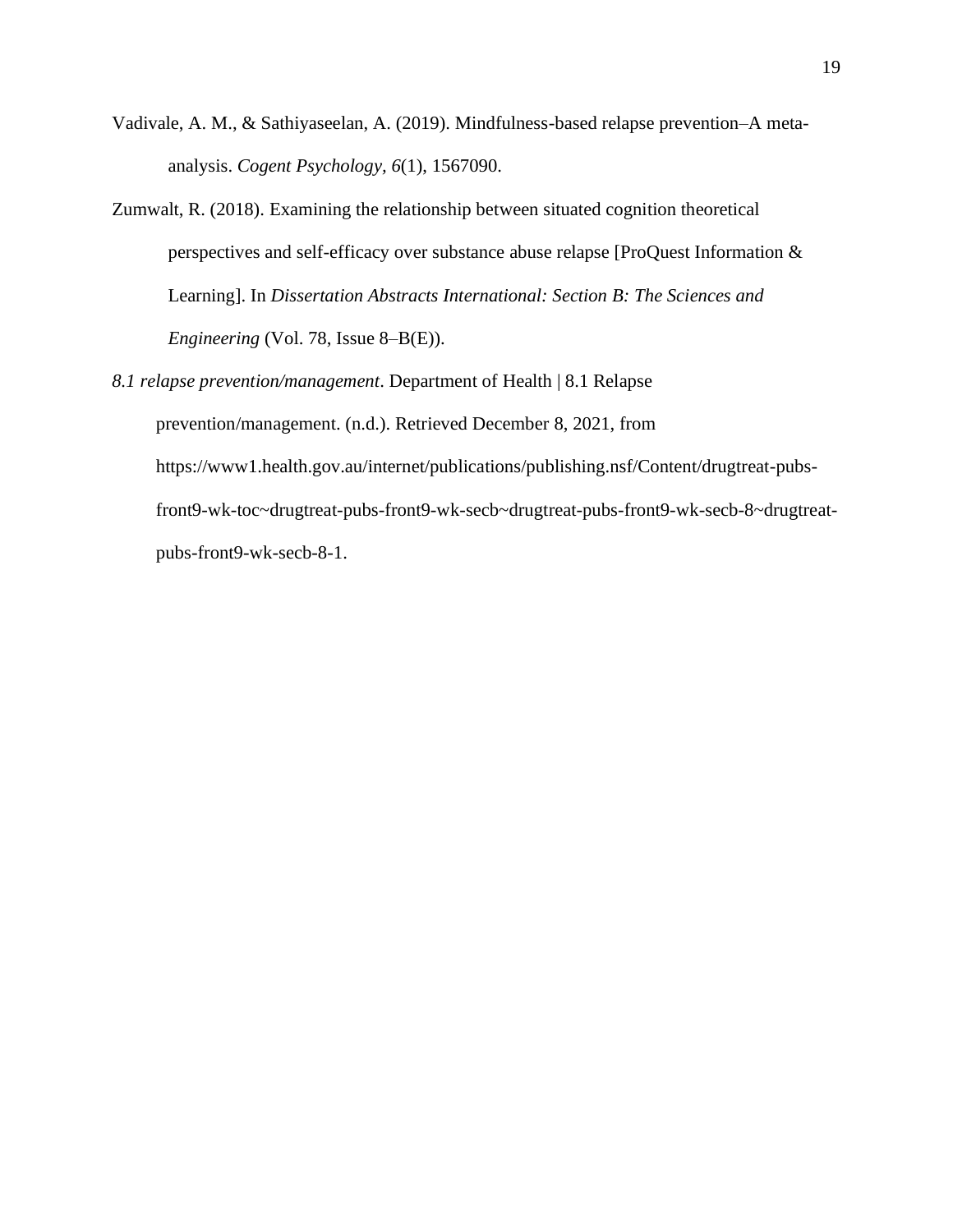# **Appendix:**

### **Group Educational Relapse Prevention Manual Outline**

Cognitive Distortions (The Recovery Village, 2021) Rational/Irrational Thoughts Magnification and Minimization Catastrophizing Overgeneralization Magical Thinking Personalization Jumping to Conclusions Mind Reading Fortune Telling Emotional Reasoning Disqualifying the Positive "Should" Statements All-or-Nothing Thinking Communication (8.1 Relapse Prevention, 2021) Drama Triangle Persecutor  $\rightarrow$  Challenger  $Rescuer \rightarrow Coach$ Victim $\rightarrow$ Survivor/Thriver Coping Skills (SAHMSA's National Helpline, 2021) Wait to respond Mindfulness and meditation Keep busy Stay healthy Exercise Journal Talk with a therapist/sponsor Build a sober support network Got to 12-step meetings Find gratitude Cross Addictions (Online Substance Use, 2021) Exercise Food Gambling Sex/Pornography Shopping/Spending money Video games Definition of Addiction (Online Substance Use, 2021) Lapse Relapse Difference between a lapse and relapse Mental Health (The Recovery Village, 2021)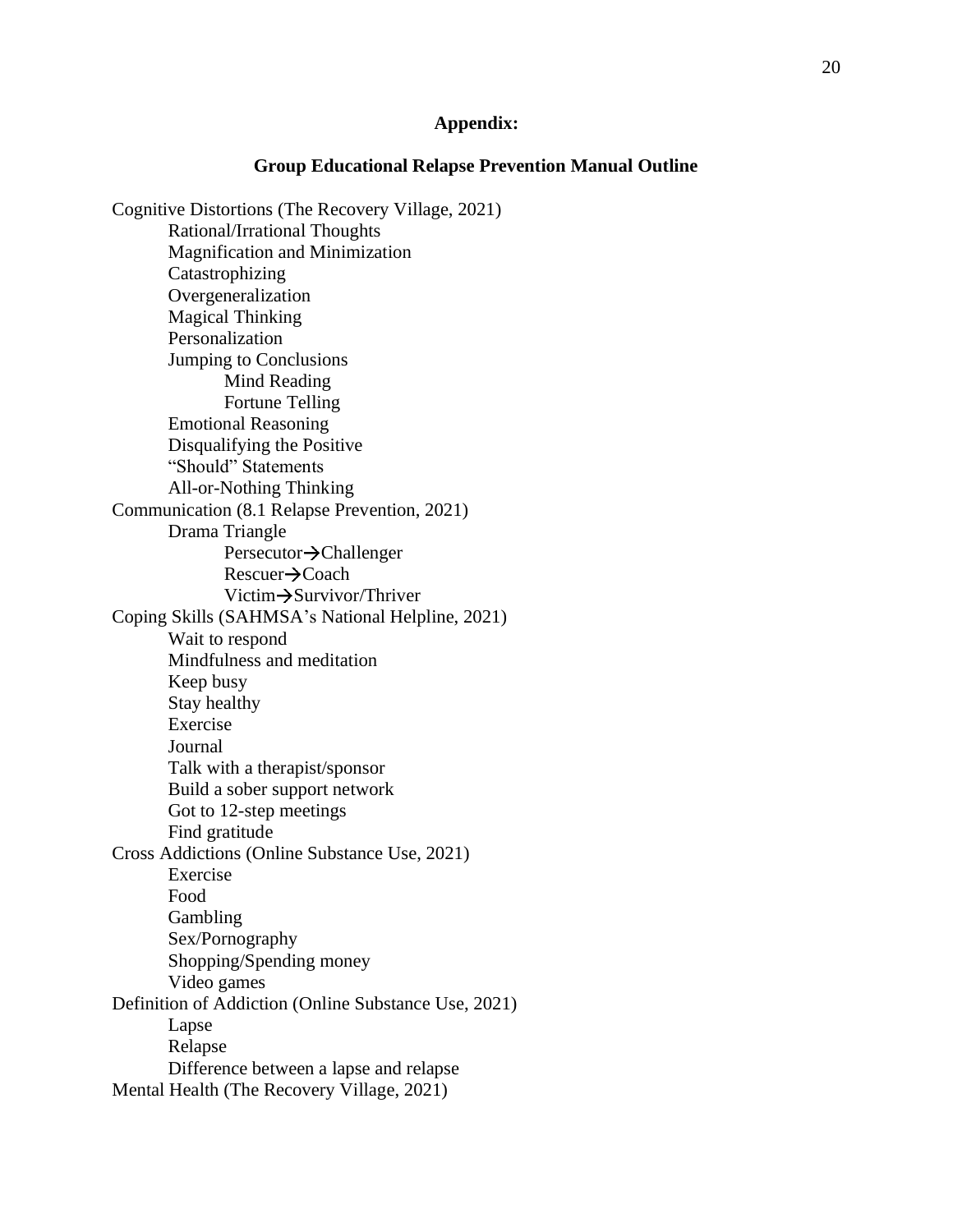Co -occurring Disorders Anxiety Depression ADHD Bipolar Disorder Personality Disorders Schizophrenia Theories of Addiction (Online Substance Use, 2021) Addictive Personality Learned Behavior Pain verses Pleasure Mental Health Triggers and Cravings (SAMHSA's National Helpline, 2021) High -risk Situations Certain occasions Parties Gambling Sporting events Old using friends Being offered a substance Fatigue **Stress** Free time or boredom Seeing someone else using Loneliness Twelve Steps (Alcoholics Anonymous) (Melemis, 2015) 1. Admit powerlessness 2. Believe that a greater power can restore sanity 3. Decide to turn over will to God 4. Moral inventory for self 5. Admit wrongdoings 6. Allow God to remove defects 7. Ask God to remove shortcomings 8. Make list of persons we had harmed 9. Make direct amends 10. Take personal inventory and admit when wrong 11. Seek God through prayer 12. Carry this message throughout our affairs Stages of Relapse (8.1 Relapse Prevention, 2021) Physical Mental Emotional Relapse Process/Cycle

Support Systems (SAMHSA's National Helpline, 2021)

Codependency Family